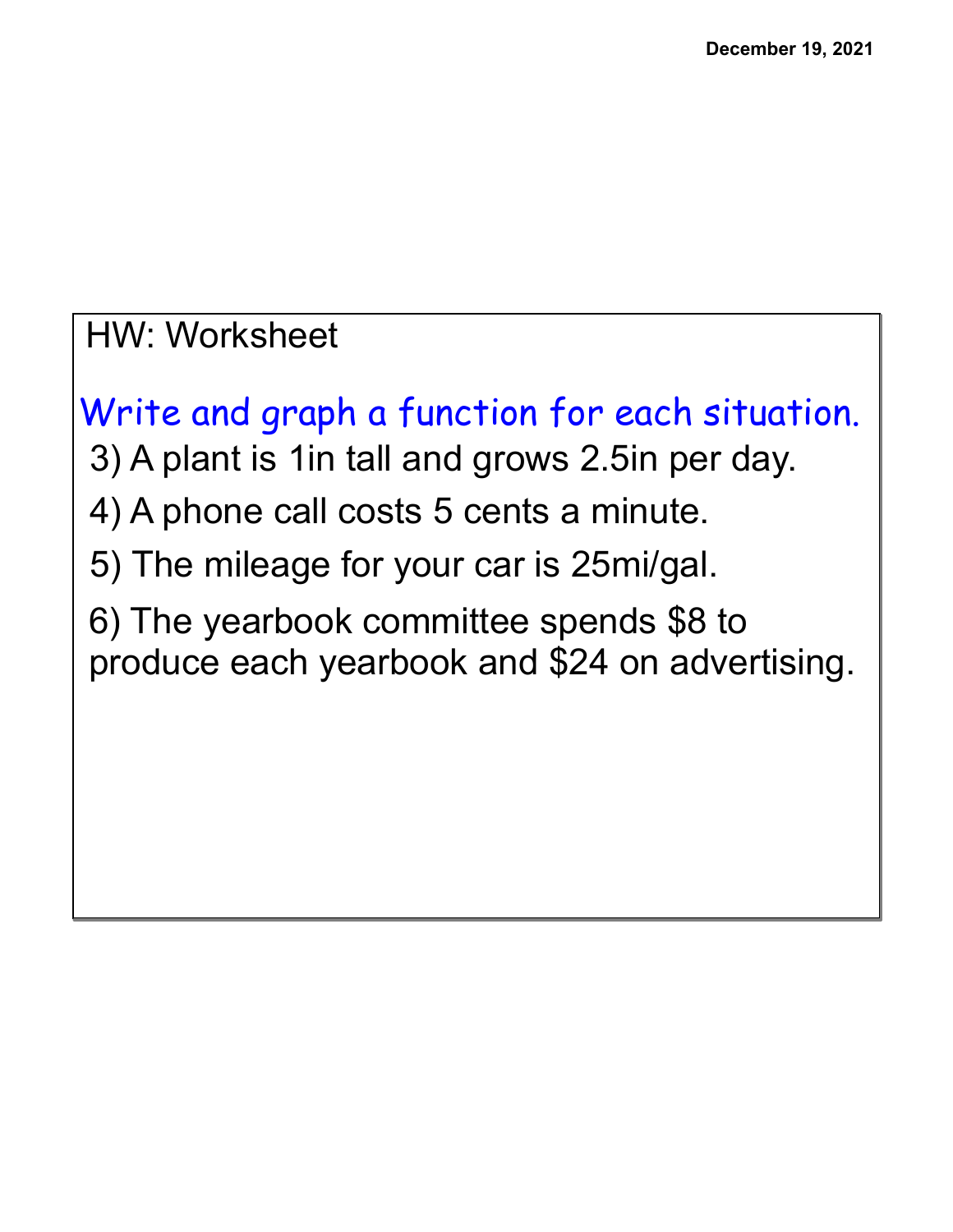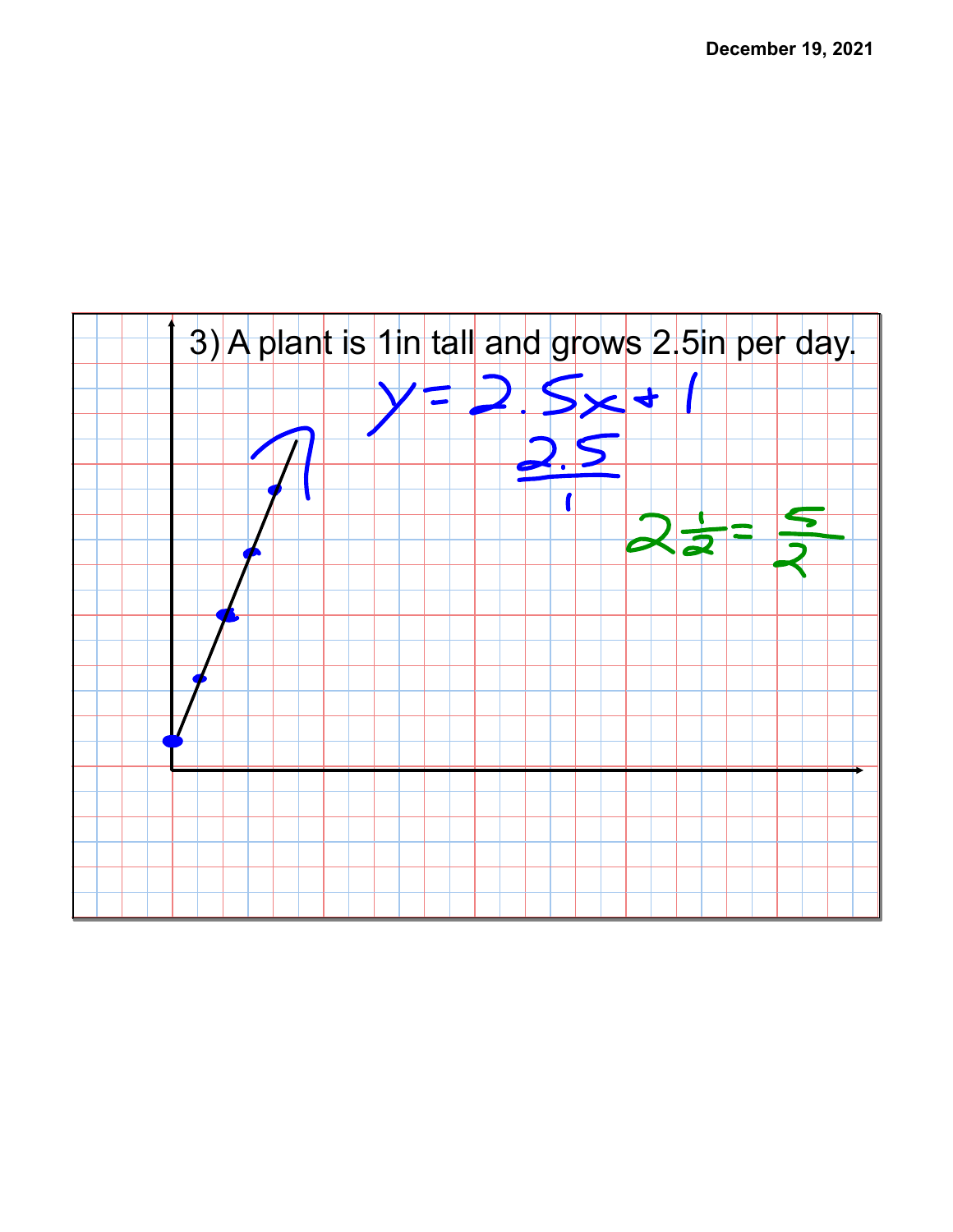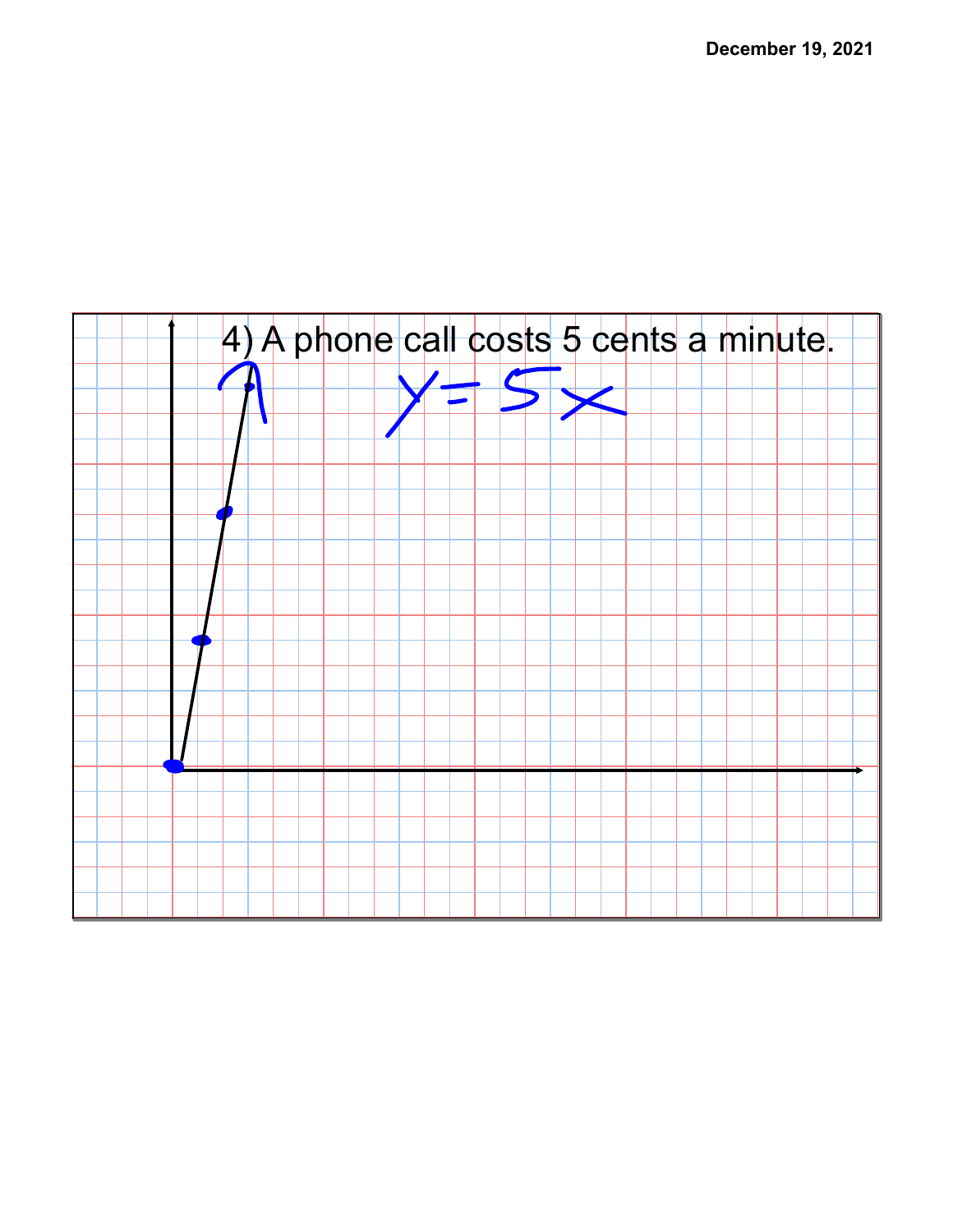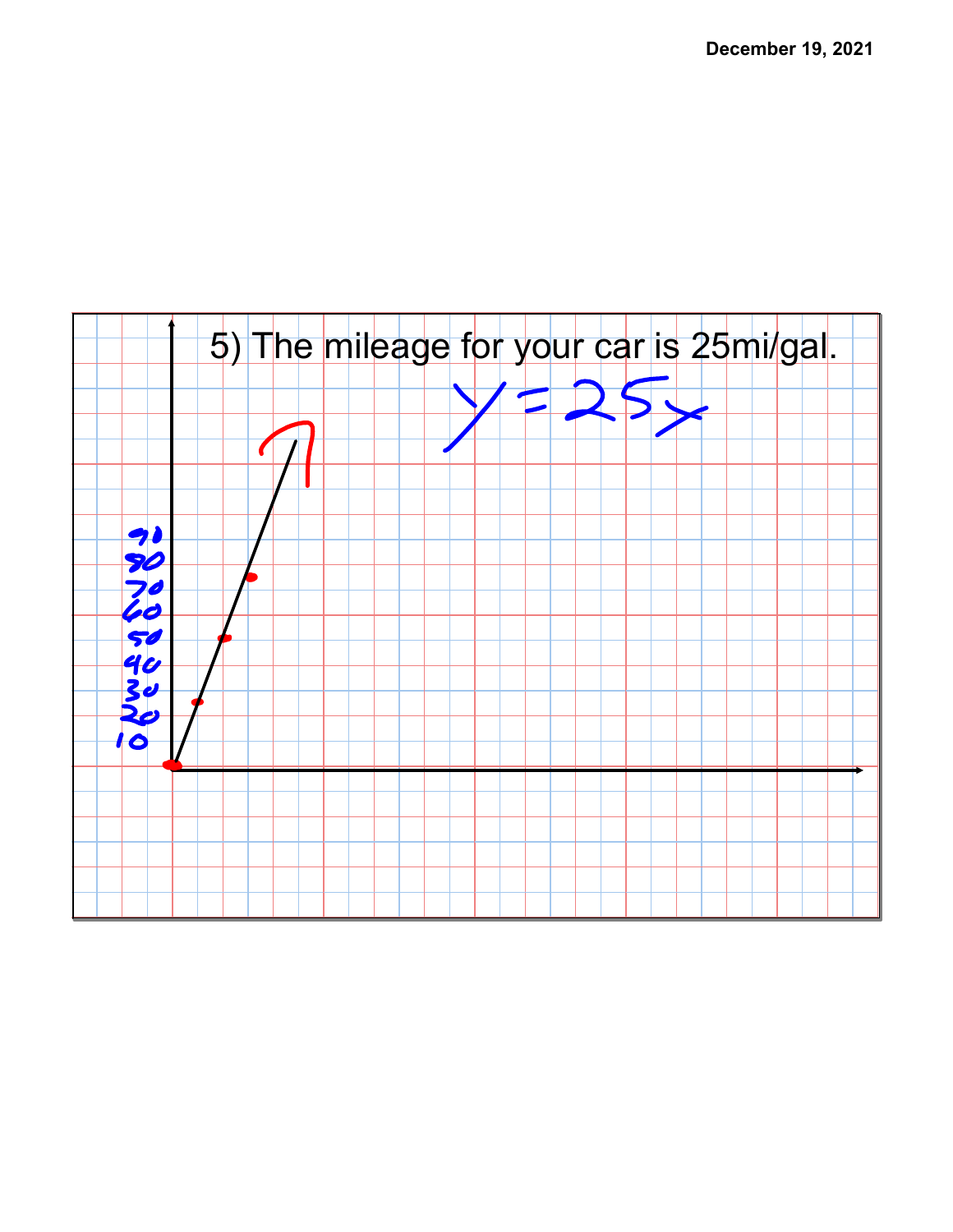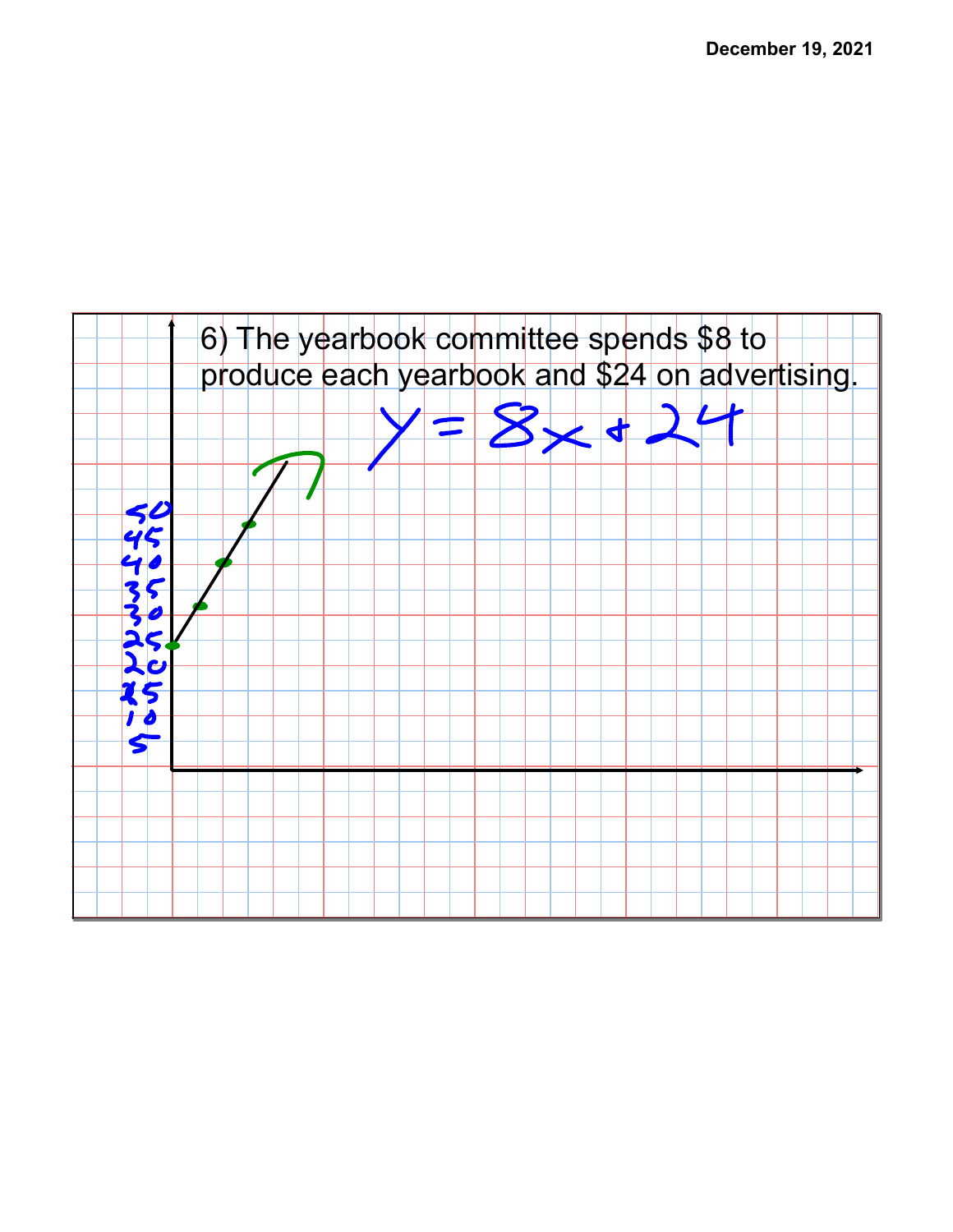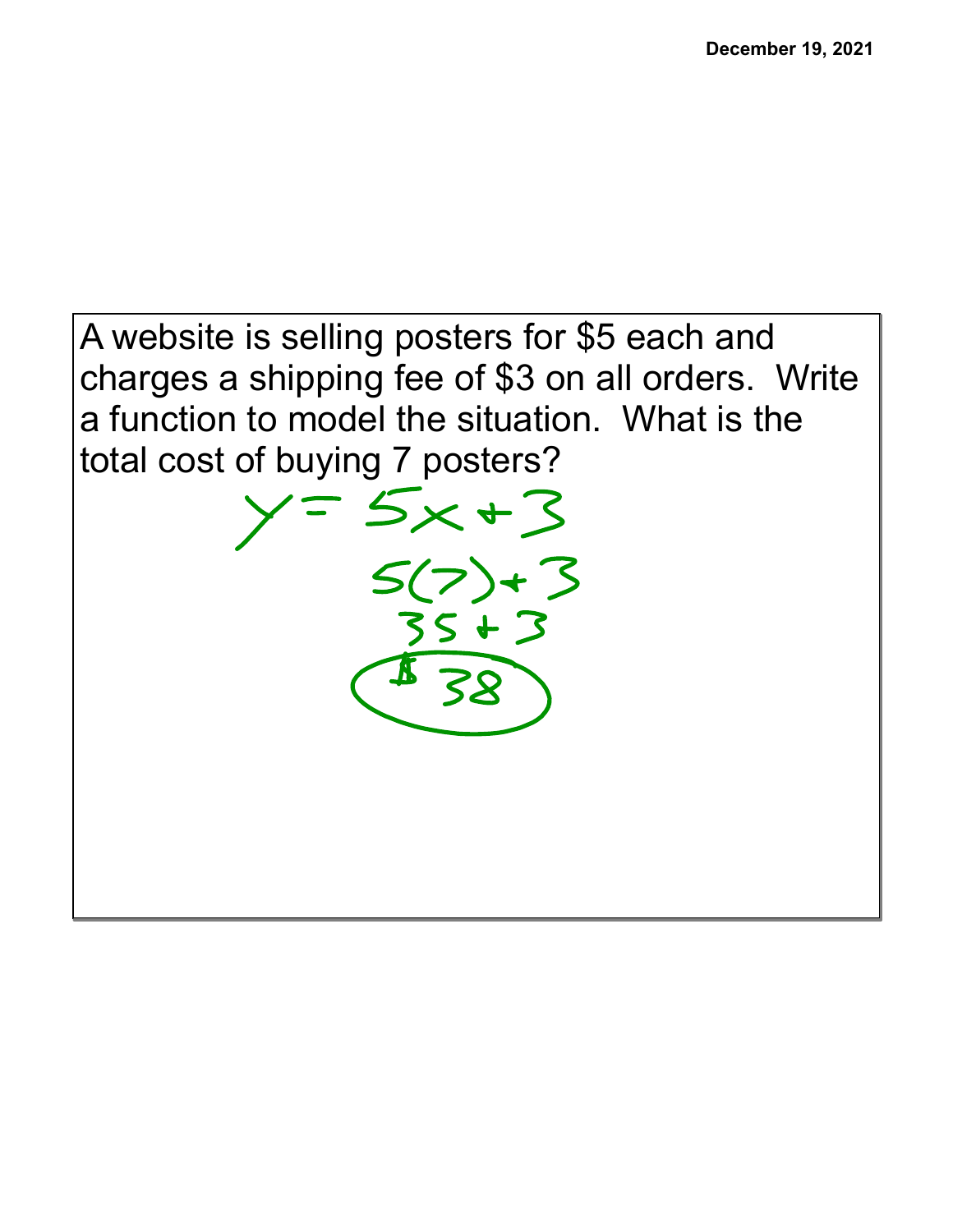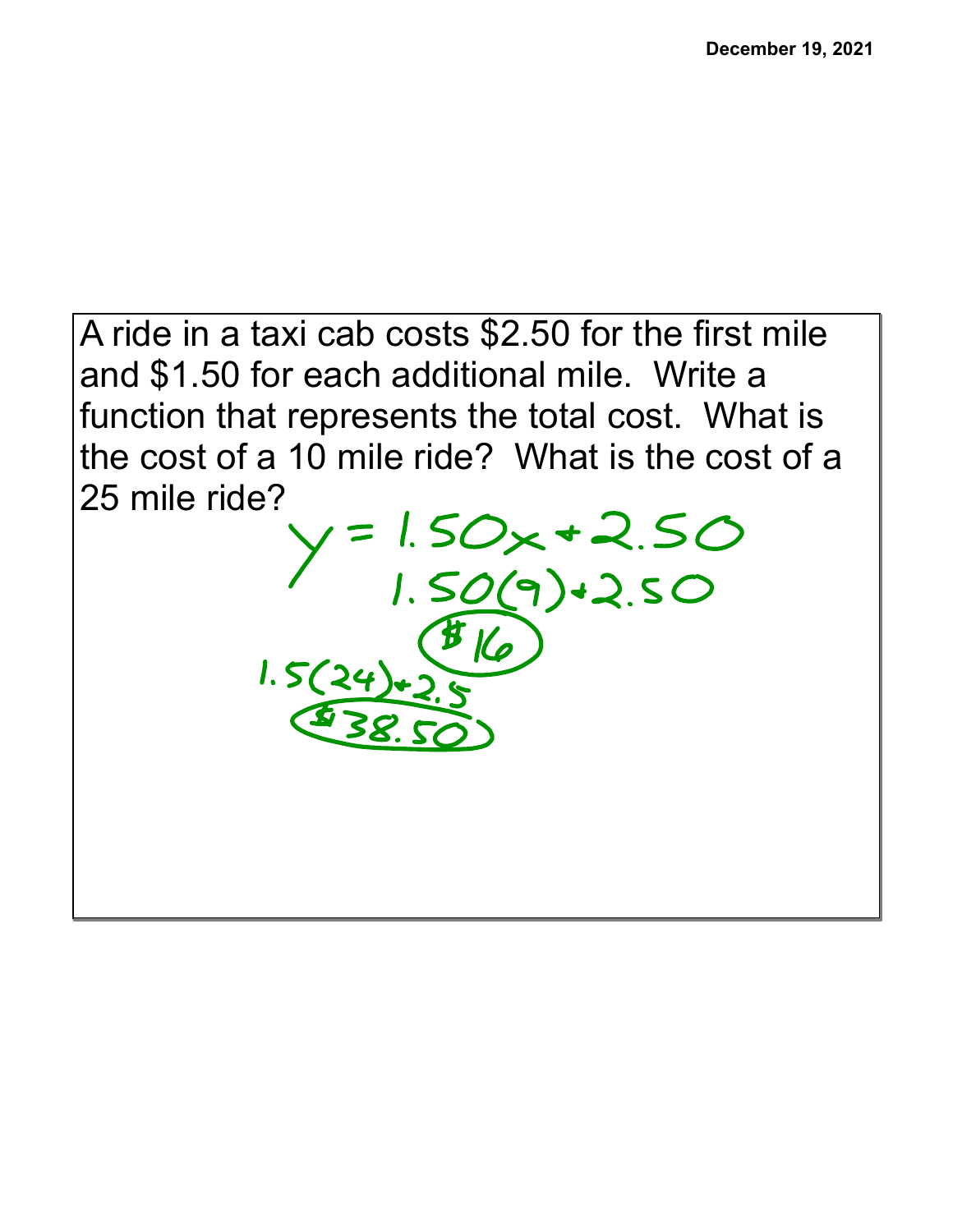Your cell phone bill costs \$60/month for a 1000 minute plan. You are charged  $5¢$  for each additional minute. Write a function to represent the total cell phone bill this month.

 $y=0.05x+60$ <br> $y=5x+6000$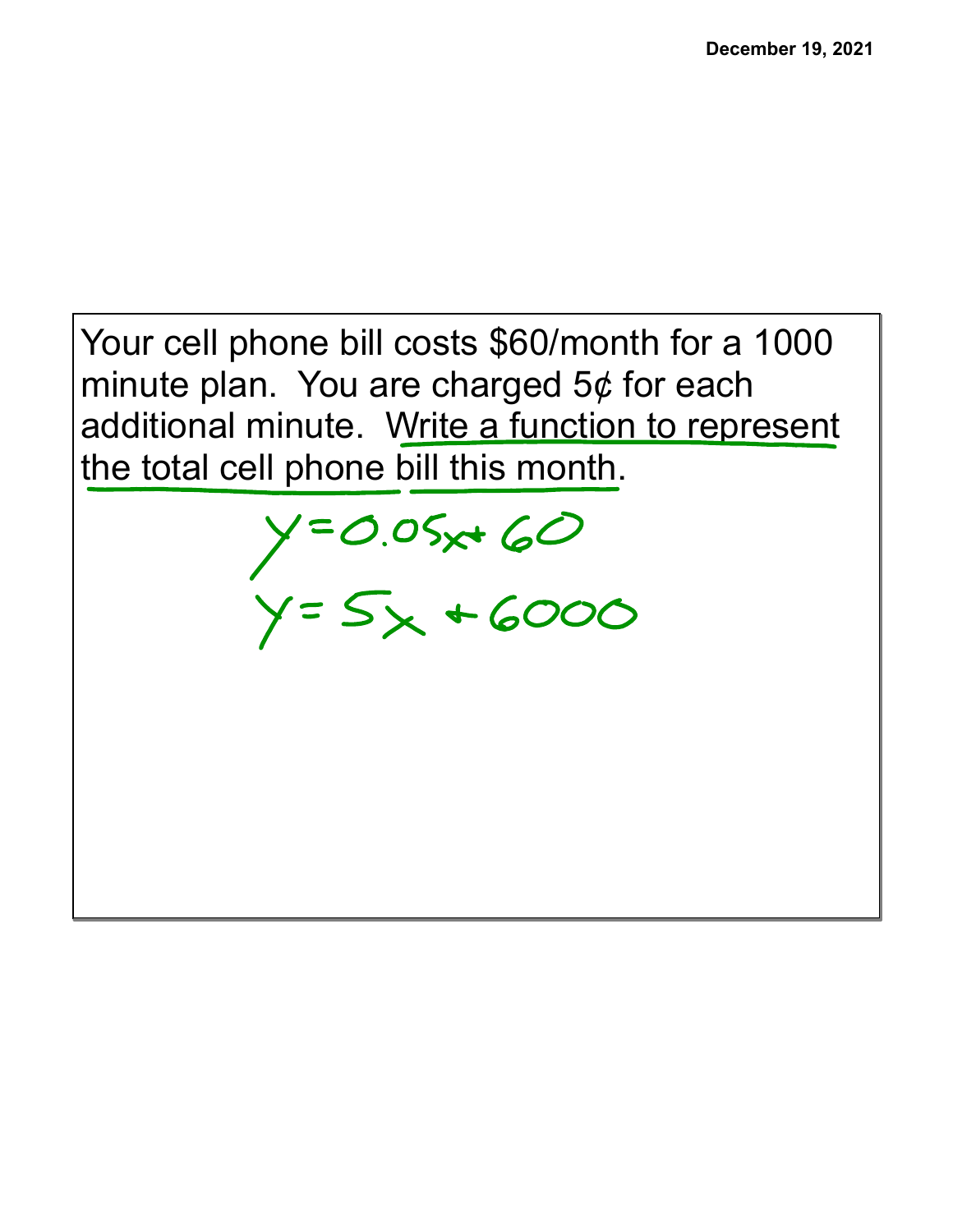